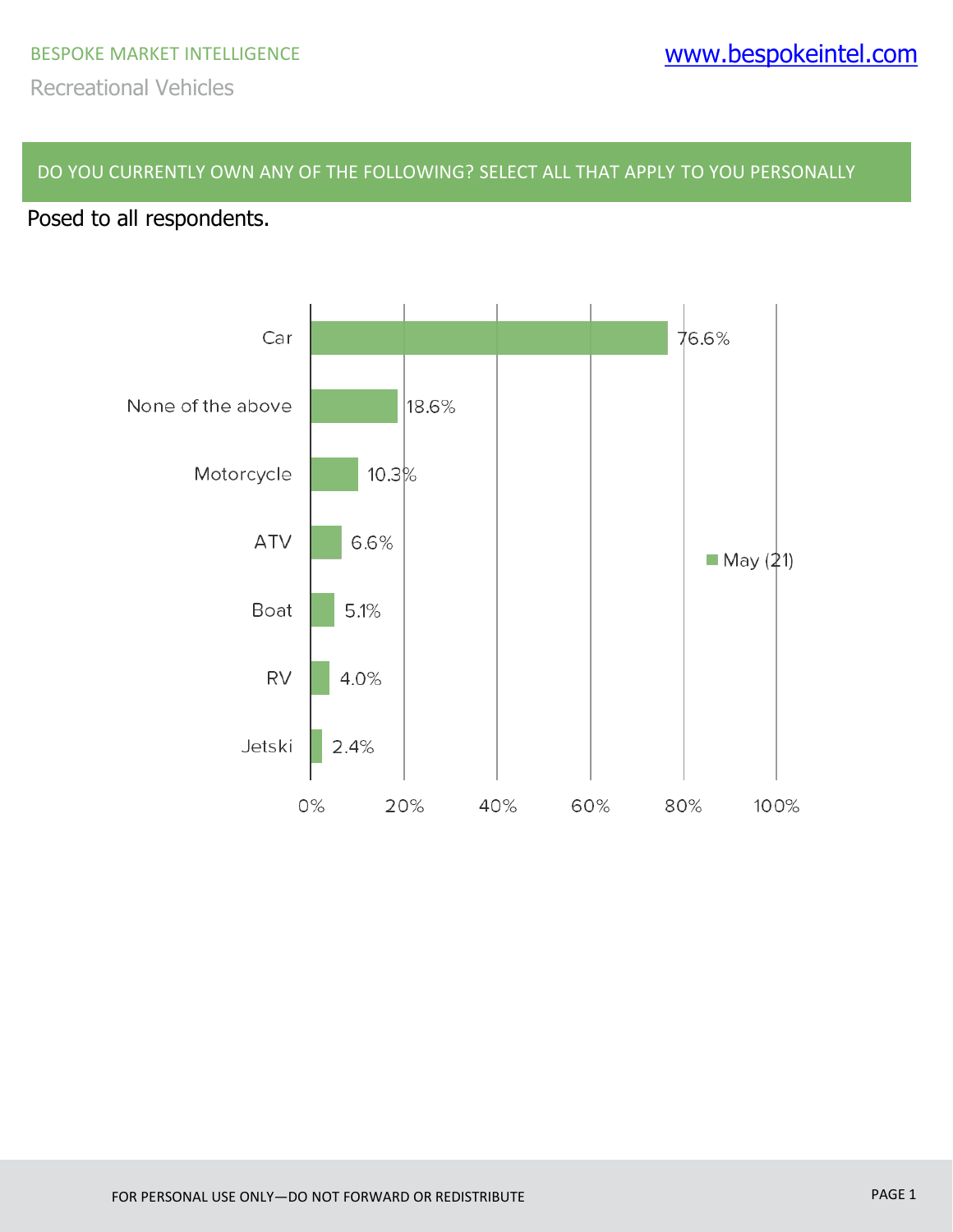#### WHEN DID YOU PURCHASE THE FOLLOWING?





| Item       | N = |
|------------|-----|
| Boat       | 68  |
| RV         | 51  |
| ATV        | 85  |
| Jetski     | 33  |
| Motorcycle | 135 |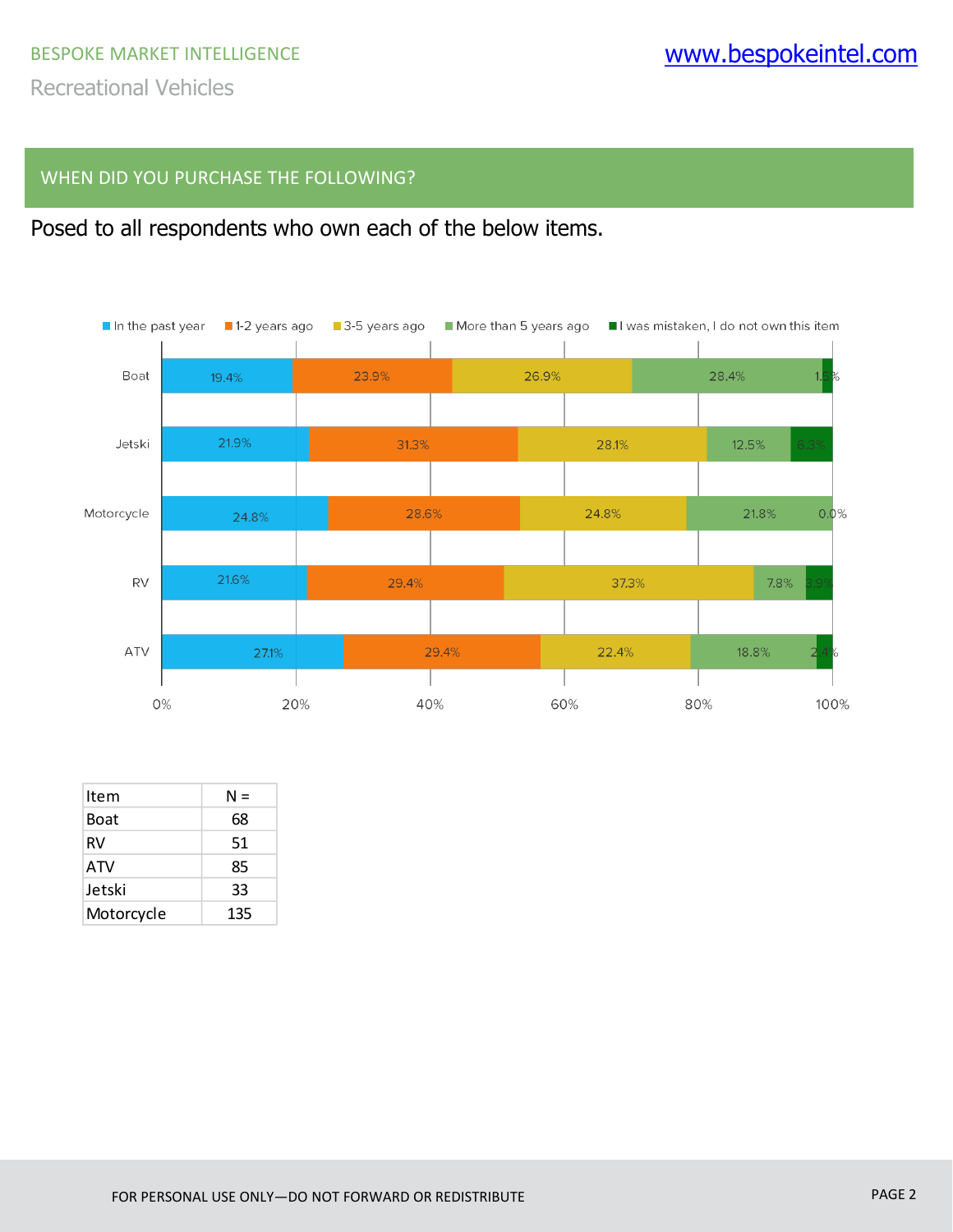### FOR HOW MUCH LONGER DO YOU PLAN TO KEEP THE FOLLOWING?

# Posed to all respondents who own each of the below items.



| Item        | N = |
|-------------|-----|
| <b>Boat</b> | 68  |
| RV          | 51  |
| <b>ATV</b>  | 85  |
| Jetski      | 33  |
| Motorcycle  | 135 |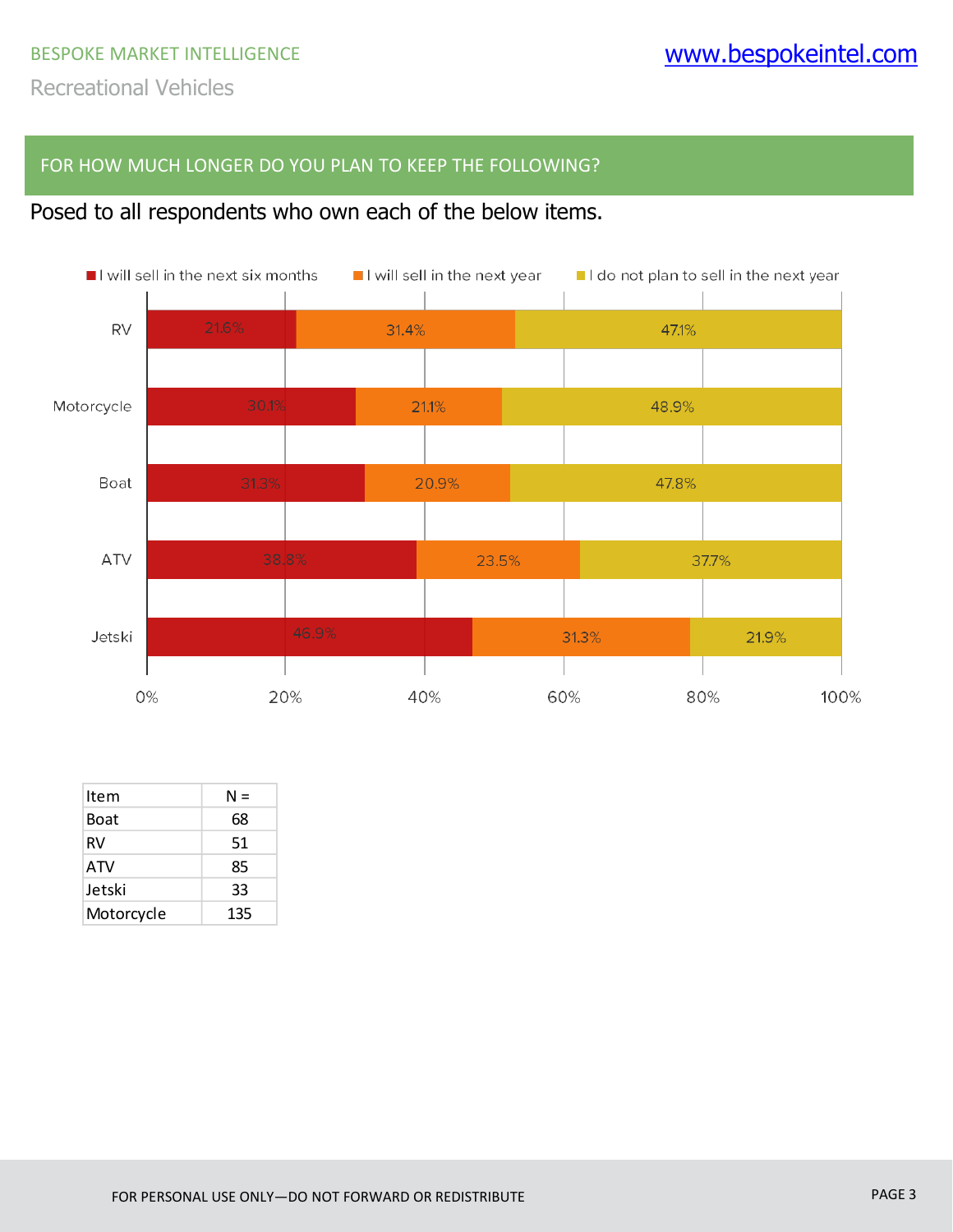Recreational Vehicles

## ARE YOU CURRENTLY IN THE MARKET LOOKING TO BUY ANY OF THE FOLLOWING? (NOT INCLUDING ANY THAT YOU CURRENTLY OWN)

## Posed to all respondents.